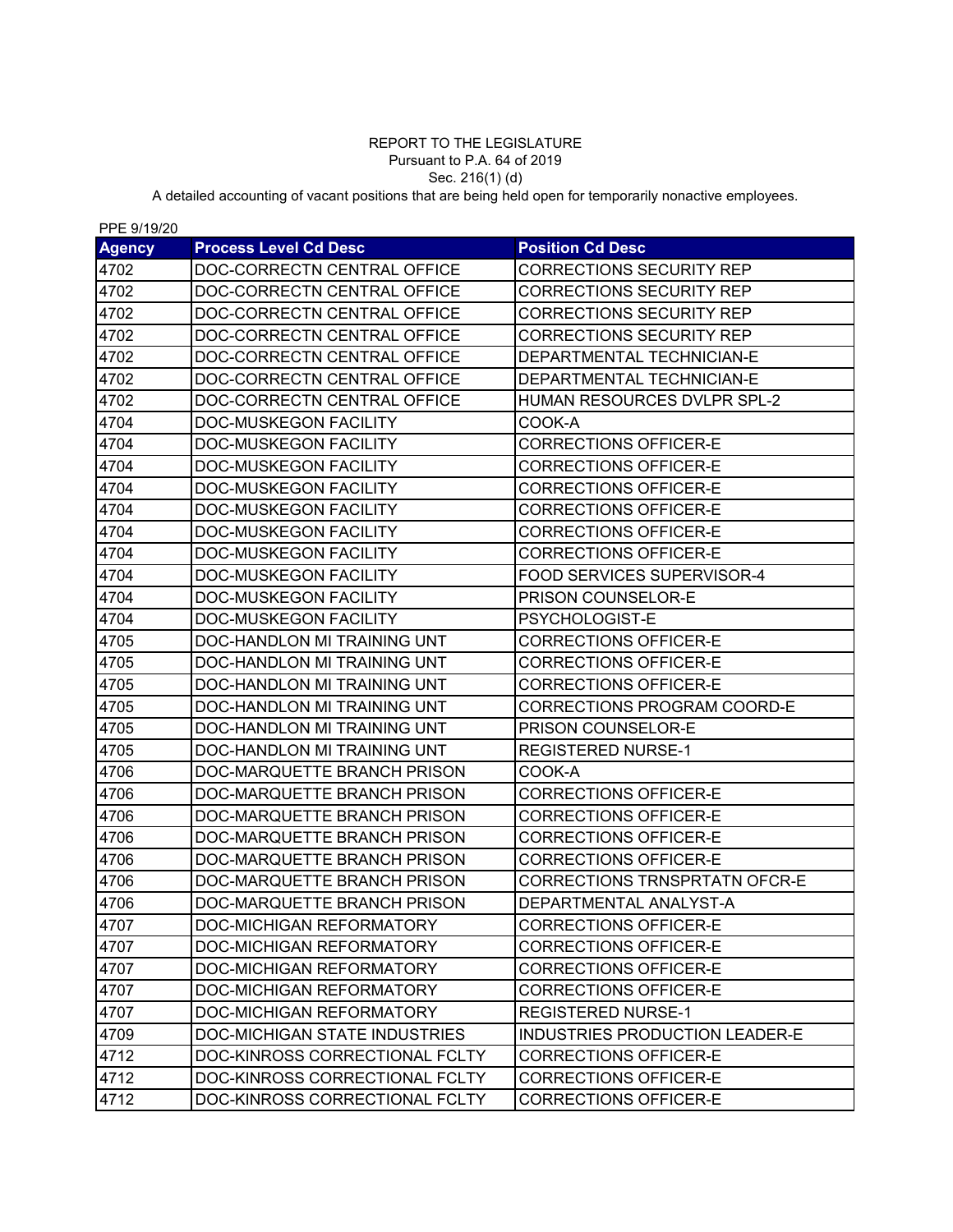| 4712 | DOC-KINROSS CORRECTIONAL FCLTY | PRISON COUNSELOR-E                 |
|------|--------------------------------|------------------------------------|
| 4715 | DOC-HURON VALLEY CORR COMPLEX  | <b>CORRECTIONS OFFICER-E</b>       |
| 4715 | DOC-HURON VALLEY CORR COMPLEX  | <b>CORRECTIONS OFFICER-E</b>       |
| 4715 | DOC-HURON VALLEY CORR COMPLEX  | <b>CORRECTIONS OFFICER-E</b>       |
| 4715 | DOC-HURON VALLEY CORR COMPLEX  | <b>CORRECTIONS OFFICER-E</b>       |
| 4715 | DOC-HURON VALLEY CORR COMPLEX  | <b>CORRECTIONS OFFICER-E</b>       |
| 4715 | DOC-HURON VALLEY CORR COMPLEX  | <b>CORRECTIONS OFFICER-E</b>       |
| 4715 | DOC-HURON VALLEY CORR COMPLEX  | <b>CORRECTIONS OFFICER-E</b>       |
| 4715 | DOC-HURON VALLEY CORR COMPLEX  | <b>CORRECTIONS OFFICER-E</b>       |
| 4715 | DOC-HURON VALLEY CORR COMPLEX  | <b>CORRECTIONS OFFICER-E</b>       |
| 4715 | DOC-HURON VALLEY CORR COMPLEX  | <b>CORRECTIONS OFFICER-E</b>       |
| 4715 | DOC-HURON VALLEY CORR COMPLEX  | <b>CORRECTIONS OFFICER-E</b>       |
| 4715 | DOC-HURON VALLEY CORR COMPLEX  | <b>CORRECTIONS OFFICER-E</b>       |
| 4715 | DOC-HURON VALLEY CORR COMPLEX  | <b>CORRECTIONS OFFICER-E</b>       |
| 4715 | DOC-HURON VALLEY CORR COMPLEX  | <b>CORRECTIONS OFFICER-E</b>       |
| 4715 | DOC-HURON VALLEY CORR COMPLEX  | <b>CORRECTIONS OFFICER-E</b>       |
| 4715 | DOC-HURON VALLEY CORR COMPLEX  | <b>CORRECTIONS OFFICER-E</b>       |
| 4715 | DOC-HURON VALLEY CORR COMPLEX  | <b>CORRECTIONS OFFICER-E</b>       |
| 4715 | DOC-HURON VALLEY CORR COMPLEX  | <b>CORRECTIONS OFFICER-E</b>       |
| 4715 | DOC-HURON VALLEY CORR COMPLEX  | <b>CORRECTIONS OFFICER-E</b>       |
| 4715 | DOC-HURON VALLEY CORR COMPLEX  | <b>CORRECTIONS OFFICER-E</b>       |
| 4715 | DOC-HURON VALLEY CORR COMPLEX  | <b>CORRECTIONS OFFICER-E</b>       |
| 4715 | DOC-HURON VALLEY CORR COMPLEX  | <b>CORRECTIONS OFFICER-E</b>       |
| 4715 | DOC-HURON VALLEY CORR COMPLEX  | <b>CORRECTIONS OFFICER-E</b>       |
| 4715 | DOC-HURON VALLEY CORR COMPLEX  | <b>CORRECTIONS OFFICER-E</b>       |
| 4715 | DOC-HURON VALLEY CORR COMPLEX  | <b>CORRECTIONS OFFICER-E</b>       |
| 4715 | DOC-HURON VALLEY CORR COMPLEX  | <b>CORRECTIONS OFFICER-E</b>       |
| 4715 | DOC-HURON VALLEY CORR COMPLEX  | <b>CORRECTIONS OFFICER-E</b>       |
| 4715 | DOC-HURON VALLEY CORR COMPLEX  | CORRECTIONS OFFICER-E              |
| 4715 | DOC-HURON VALLEY CORR COMPLEX  | <b>CORRECTIONS PROGRAM COORD-E</b> |
| 4715 | DOC-HURON VALLEY CORR COMPLEX  | FOOD SERVICES SUPERVISOR-1         |
| 4715 | DOC-HURON VALLEY CORR COMPLEX  | <b>GENERAL OFFICE ASSISTANT-E</b>  |
| 4715 | DOC-HURON VALLEY CORR COMPLEX  | PHARMACY ASSISTANT-E               |
| 4715 | DOC-HURON VALLEY CORR COMPLEX  | STOREKEEPER-A                      |
| 4715 | DOC-HURON VALLEY CORR COMPLEX  | <b>X-RAY TECHNICIAN-E</b>          |
| 4718 | DOC-LAKELAND MENS FACILITY     | COOK-A                             |
| 4718 | DOC-LAKELAND MENS FACILITY     | <b>CORRECTIONS OFFICER-E</b>       |
| 4718 | DOC-LAKELAND MENS FACILITY     | <b>CORRECTIONS OFFICER-E</b>       |
| 4718 | DOC-LAKELAND MENS FACILITY     | <b>CORRECTIONS OFFICER-E</b>       |
| 4718 | DOC-LAKELAND MENS FACILITY     | <b>CORRECTIONS OFFICER-E</b>       |
| 4718 | DOC-LAKELAND MENS FACILITY     | <b>CORRECTIONS OFFICER-E</b>       |
| 4718 | DOC-LAKELAND MENS FACILITY     | <b>REGISTERED NURSE-1</b>          |
| 4720 | DOC-COTTON FACILITY            | <b>CORRECTIONS OFFICER-E</b>       |
| 4720 | <b>DOC-COTTON FACILITY</b>     | <b>CORRECTIONS OFFICER-E</b>       |
| 4720 | DOC-COTTON FACILITY            | <b>CORRECTIONS OFFICER-E</b>       |
| 4720 | DOC-COTTON FACILITY            | CORRECTIONS OFFICER-E              |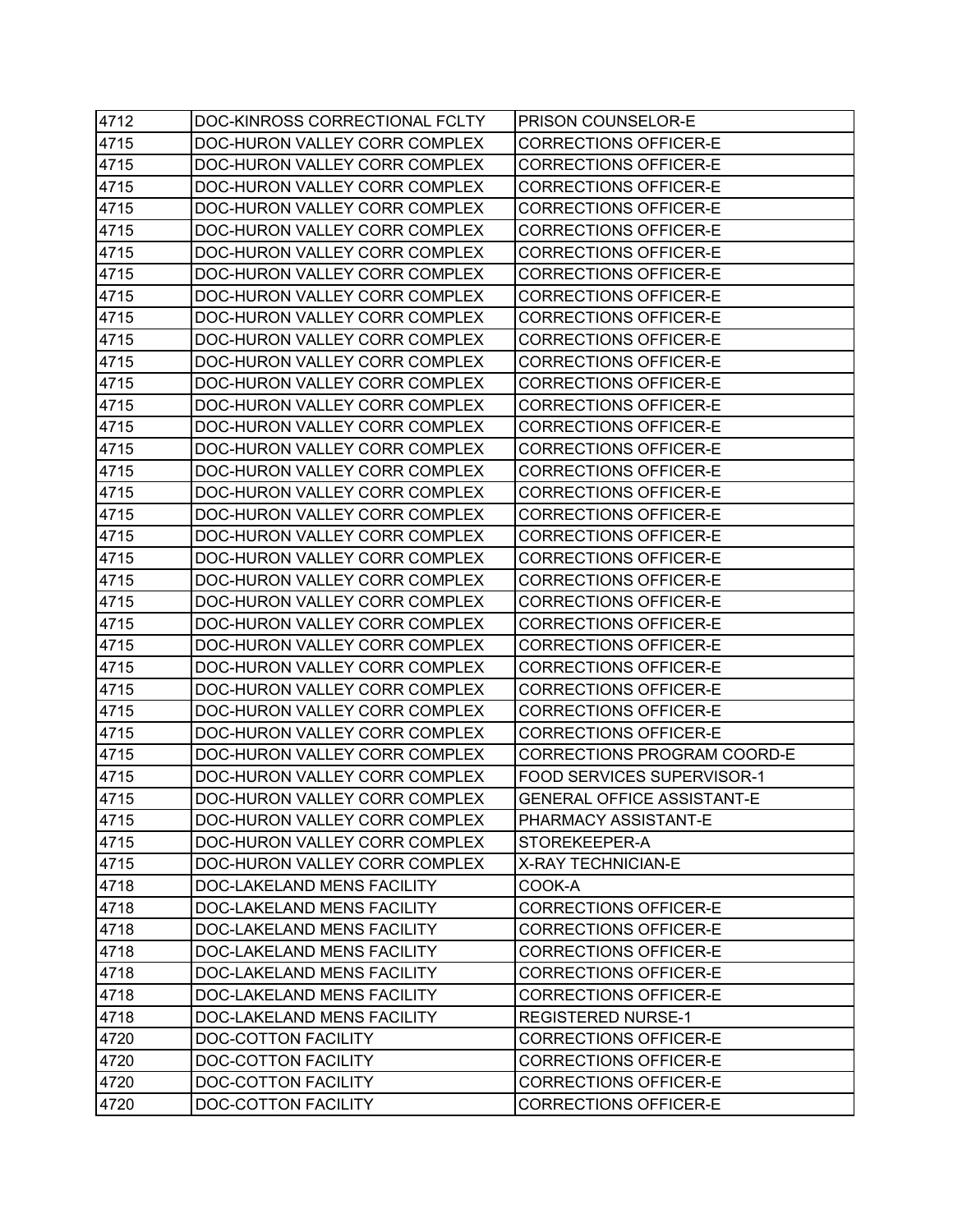| 4720 | <b>DOC-COTTON FACILITY</b>  | <b>CORRECTIONS OFFICER-E</b>      |
|------|-----------------------------|-----------------------------------|
| 4720 | DOC-COTTON FACILITY         | <b>GENERAL OFFICE ASSISTANT-E</b> |
| 4720 | DOC-COTTON FACILITY         | MAINTENANCE MECHANIC-A            |
| 4720 | DOC-COTTON FACILITY         | PSYCHOLOGIST-E-FZN                |
| 4720 | DOC-COTTON FACILITY         | <b>REGISTERED NURSE MANAGER-2</b> |
| 4720 | DOC-COTTON FACILITY         | STOREKEEPER-A                     |
| 4724 | DOC-IONIA MAXIMUM FACILITY  | <b>CORRECTIONS OFFICER-E</b>      |
| 4724 | DOC-IONIA MAXIMUM FACILITY  | <b>CORRECTIONS OFFICER-E</b>      |
| 4724 | DOC-IONIA MAXIMUM FACILITY  | CORRECTIONS OFFICER-E             |
| 4724 | DOC-IONIA MAXIMUM FACILITY  | <b>CORRECTIONS QMHP-E</b>         |
| 4724 | DOC-IONIA MAXIMUM FACILITY  | <b>REGISTERED NURSE-1</b>         |
| 4725 | DOC-THUMB FACILITY          | <b>ACCOUNTING TECHNICIAN-E</b>    |
| 4725 | <b>DOC-THUMB FACILITY</b>   | <b>CORRECTIONS OFFICER-E</b>      |
| 4725 | <b>DOC-THUMB FACILITY</b>   | <b>CORRECTIONS OFFICER-E</b>      |
| 4725 | <b>DOC-THUMB FACILITY</b>   | <b>CORRECTIONS OFFICER-E</b>      |
| 4725 | <b>DOC-THUMB FACILITY</b>   | <b>CORRECTIONS OFFICER-E</b>      |
| 4725 | DOC-THUMB FACILITY          | <b>CORRECTIONS SHIFT SUPV-1</b>   |
| 4725 | <b>DOC-THUMB FACILITY</b>   | CORRECTIONS TRNSPRTATN OFCR-E     |
| 4725 | <b>DOC-THUMB FACILITY</b>   | FOOD SERVICES SUPERVISOR-1        |
| 4725 | DOC-THUMB FACILITY          | <b>TEACHER AIDE-E</b>             |
| 4727 | <b>DOC-EGELER FACILITY</b>  | COOK-A                            |
| 4727 | DOC-EGELER FACILITY         | <b>CORRECTIONS OFFICER-E</b>      |
| 4727 | DOC-EGELER FACILITY         | <b>CORRECTIONS OFFICER-E</b>      |
| 4727 | DOC-EGELER FACILITY         | <b>CORRECTIONS OFFICER-E</b>      |
| 4727 | <b>DOC-EGELER FACILITY</b>  | <b>CORRECTIONS OFFICER-E</b>      |
| 4727 | DOC-EGELER FACILITY         | <b>CORRECTIONS OFFICER-E</b>      |
| 4727 | DOC-EGELER FACILITY         | <b>CORRECTIONS OFFICER-E</b>      |
| 4727 | DOC-EGELER FACILITY         | <b>CORRECTIONS OFFICER-E</b>      |
| 4727 | DOC-EGELER FACILITY         | <b>CORRECTIONS OFFICER-E</b>      |
| 4727 | DOC-EGELER FACILITY         | <b>CORRECTIONS OFFICER-E</b>      |
| 4727 | DOC-EGELER FACILITY         | <b>CORRECTIONS OFFICER-E</b>      |
| 4727 | <b>DOC-EGELER FACILITY</b>  | <b>CORRECTIONS OFFICER-E</b>      |
| 4727 | DOC-EGELER FACILITY         | <b>CORRECTIONS OFFICER-E</b>      |
| 4727 | DOC-EGELER FACILITY         | <b>CORRECTIONS SHIFT SUPV-1</b>   |
| 4727 | DOC-EGELER FACILITY         | <b>GENERAL OFFICE ASSISTANT-E</b> |
| 4727 | DOC-EGELER FACILITY         | PHARMACIST-E                      |
| 4727 | <b>DOC-EGELER FACILITY</b>  | PRACTICAL NURSE LICENSED-E        |
| 4727 | DOC-EGELER FACILITY         | PRACTICAL NURSE LICENSED-E        |
| 4727 | DOC-EGELER FACILITY         | PRACTICAL NURSE LICENSED-E        |
| 4727 | DOC-EGELER FACILITY         | <b>REGISTERED NURSE-1</b>         |
| 4727 | DOC-EGELER FACILITY         | <b>REGISTERED NURSE-1</b>         |
| 4727 | DOC-EGELER FACILITY         | <b>REGISTERED NURSE-1</b>         |
| 4727 | DOC-EGELER FACILITY         | <b>REGISTERED NURSE MANAGER-2</b> |
| 4727 | DOC-EGELER FACILITY         | <b>REGISTERED NURSE MANAGER-3</b> |
| 4727 | DOC-EGELER FACILITY         | <b>RESIDENT CARE AIDE-E</b>       |
| 4729 | DOC-ADRIAN/GUS HARRISON FAC | CORRECTIONS OFFICER-E             |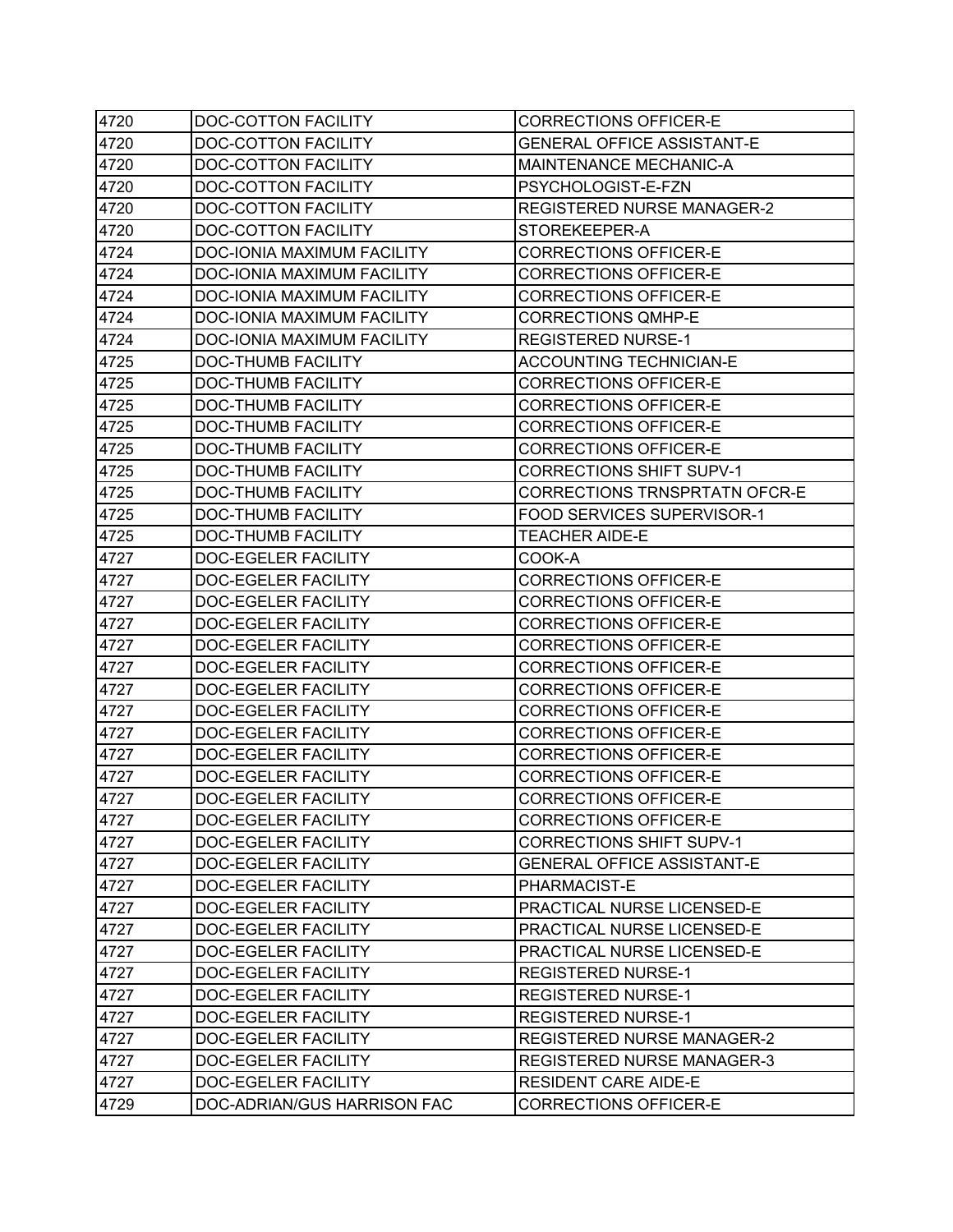| 4729 | DOC-ADRIAN/GUS HARRISON FAC    | <b>CORRECTIONS OFFICER-E</b>      |
|------|--------------------------------|-----------------------------------|
| 4729 | DOC-ADRIAN/GUS HARRISON FAC    | <b>CORRECTIONS OFFICER-E</b>      |
| 4729 | DOC-ADRIAN/GUS HARRISON FAC    | <b>CORRECTIONS OFFICER-E</b>      |
| 4729 | DOC-ADRIAN/GUS HARRISON FAC    | <b>CORRECTIONS OFFICER-E</b>      |
| 4729 | DOC-ADRIAN/GUS HARRISON FAC    | <b>CORRECTIONS OFFICER-E</b>      |
| 4729 | DOC-ADRIAN/GUS HARRISON FAC    | <b>CORRECTIONS OFFICER-E</b>      |
| 4729 | DOC-ADRIAN/GUS HARRISON FAC    | CORRECTIONS OFFICER-E             |
| 4729 | DOC-ADRIAN/GUS HARRISON FAC    | <b>CORRECTIONS OFFICER-E</b>      |
| 4729 | DOC-ADRIAN/GUS HARRISON FAC    | <b>CORRECTIONS SHIFT SUPV-1</b>   |
| 4729 | DOC-ADRIAN/GUS HARRISON FAC    | <b>DENTAL AIDE-E</b>              |
| 4729 | DOC-ADRIAN/GUS HARRISON FAC    | PRACTICAL NURSE LICENSED-E        |
| 4729 | DOC-ADRIAN/GUS HARRISON FAC    | PRISON COUNSELOR-E                |
| 4729 | DOC-ADRIAN/GUS HARRISON FAC    | RECREATIONAL THERAPIST-E          |
| 4729 | DOC-ADRIAN/GUS HARRISON FAC    | <b>REGISTERED NURSE MANAGER-4</b> |
| 4729 | DOC-ADRIAN/GUS HARRISON FAC    | WORD PROCESSING ASSISTANT-A       |
| 4730 | DOC-BROOKS FACTY/MUSKEGON TEMP | <b>CORRECTIONS OFFICER-E</b>      |
| 4730 | DOC-BROOKS FACTY/MUSKEGON TEMP | <b>CORRECTIONS OFFICER-E</b>      |
| 4730 | DOC-BROOKS FACTY/MUSKEGON TEMP | <b>CORRECTIONS OFFICER-E</b>      |
| 4730 | DOC-BROOKS FACTY/MUSKEGON TEMP | <b>CORRECTIONS OFFICER-E</b>      |
| 4730 | DOC-BROOKS FACTY/MUSKEGON TEMP | <b>CORRECTIONS OFFICER-E</b>      |
| 4730 | DOC-BROOKS FACTY/MUSKEGON TEMP | <b>CORRECTIONS OFFICER-E</b>      |
| 4730 | DOC-BROOKS FACTY/MUSKEGON TEMP | DEPARTMENTAL TECHNICIAN-E         |
| 4730 | DOC-BROOKS FACTY/MUSKEGON TEMP | FOOD SERVICES SUPERVISOR-1        |
| 4730 | DOC-BROOKS FACTY/MUSKEGON TEMP | <b>REGISTERED NURSE-1</b>         |
| 4731 | DOC-CARSON CITY FAC/CARSON CIT | ASSISTANT RES UNI SUP-FZN         |
| 4731 | DOC-CARSON CITY FAC/CARSON CIT | ASSISTANT RES UNI SUP-FZN         |
| 4731 | DOC-CARSON CITY FAC/CARSON CIT | <b>CORRECTIONS OFFICER-E</b>      |
| 4731 | DOC-CARSON CITY FAC/CARSON CIT | <b>CORRECTIONS OFFICER-E</b>      |
| 4731 | DOC-CARSON CITY FAC/CARSON CIT | <b>CORRECTIONS OFFICER-E</b>      |
| 4731 | DOC-CARSON CITY FAC/CARSON CIT | <b>CORRECTIONS OFFICER-E</b>      |
| 4731 | DOC-CARSON CITY FAC/CARSON CIT | <b>CORRECTIONS OFFICER-E</b>      |
| 4731 | DOC-CARSON CITY FAC/CARSON CIT | <b>CORRECTIONS OFFICER-E</b>      |
| 4731 | DOC-CARSON CITY FAC/CARSON CIT | <b>CORRECTIONS OFFICER-E</b>      |
| 4731 | DOC-CARSON CITY FAC/CARSON CIT | <b>CORRECTIONS SHIFT SUPV-2</b>   |
| 4731 | DOC-CARSON CITY FAC/CARSON CIT | ELECTRICIAN LICENSED-A            |
| 4731 | DOC-CARSON CITY FAC/CARSON CIT | MAINTENANCE MECHANIC-A            |
| 4731 | DOC-CARSON CITY FAC/CARSON CIT | PRISON COUNSELOR-E                |
| 4731 | DOC-CARSON CITY FAC/CARSON CIT | PSYCHOLOGIST-E                    |
| 4732 | DOC-CHIPPEWA FAC/CHIPPEWA TEM  | <b>CORRECTIONS OFFICER-E</b>      |
| 4732 | DOC-CHIPPEWA FAC/CHIPPEWA TEM  | <b>CORRECTIONS OFFICER-E</b>      |
| 4732 | DOC-CHIPPEWA FAC/CHIPPEWA TEM  | <b>CORRECTIONS OFFICER-E</b>      |
| 4732 | DOC-CHIPPEWA FAC/CHIPPEWA TEM  | <b>CORRECTIONS OFFICER-E</b>      |
| 4732 | DOC-CHIPPEWA FAC/CHIPPEWA TEM  | <b>CORRECTIONS OFFICER-E</b>      |
| 4732 | DOC-CHIPPEWA FAC/CHIPPEWA TEM  | <b>CORRECTIONS OFFICER-E</b>      |
| 4732 | DOC-CHIPPEWA FAC/CHIPPEWA TEM  | <b>CORRECTIONS OFFICER-E</b>      |
| 4732 | DOC-CHIPPEWA FAC/CHIPPEWA TEM  | PRACTICAL NURSE LICENSED-E        |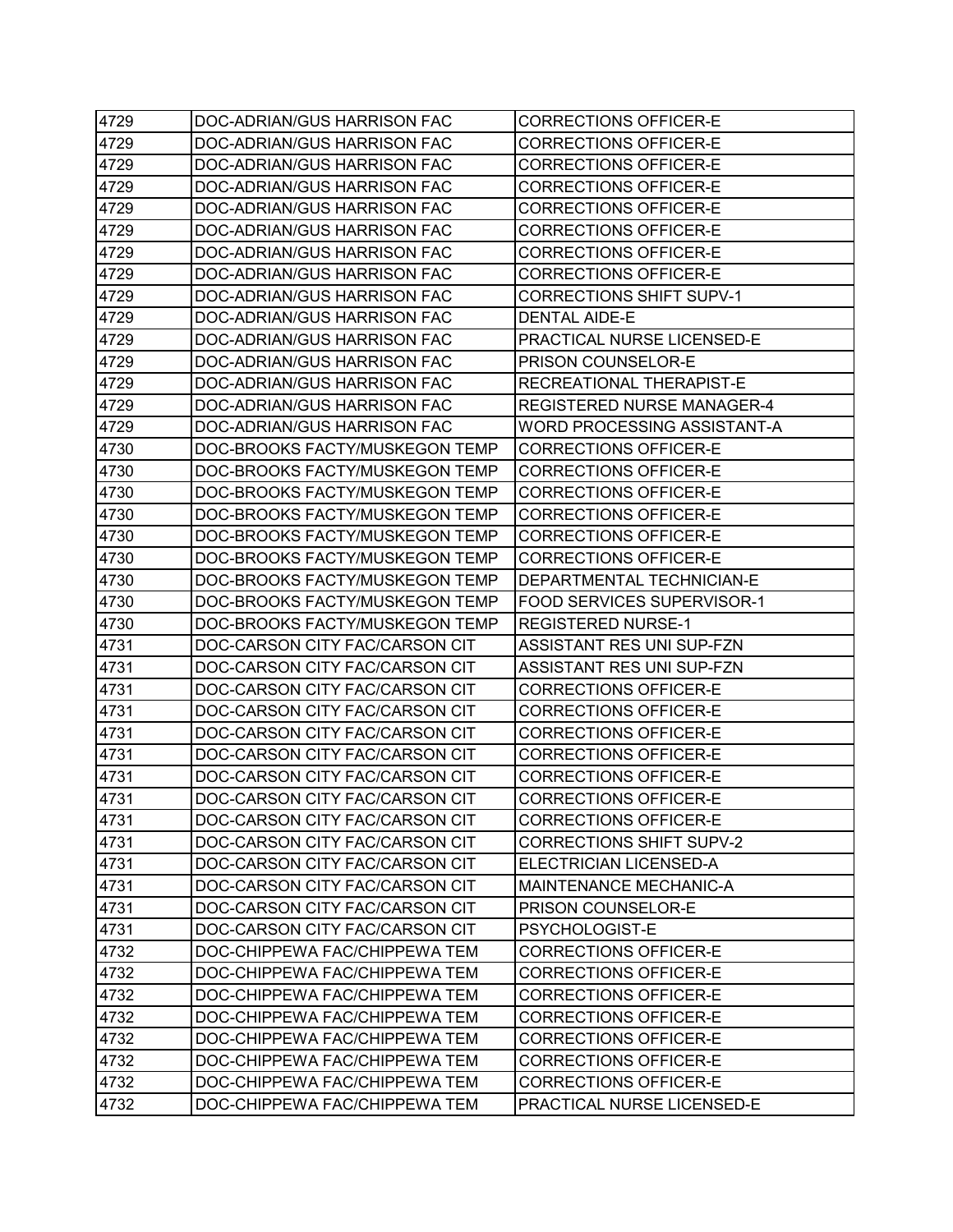| 4733 | DOC-ST. LOUIS FACILITY         | <b>CORRECTIONS OFFICER-E</b>      |
|------|--------------------------------|-----------------------------------|
| 4733 | DOC-ST. LOUIS FACILITY         | <b>CORRECTIONS OFFICER-E</b>      |
| 4733 | DOC-ST. LOUIS FACILITY         | <b>CORRECTIONS OFFICER-E</b>      |
| 4733 | DOC-ST. LOUIS FACILITY         | <b>CORRECTIONS OFFICER-E</b>      |
| 4733 | DOC-ST. LOUIS FACILITY         | <b>CORRECTIONS OFFICER-E</b>      |
| 4733 | DOC-ST. LOUIS FACILITY         | <b>CORRECTIONS OFFICER-E</b>      |
| 4733 | DOC-ST. LOUIS FACILITY         | <b>CORRECTIONS OFFICER-E</b>      |
| 4735 | DOC-ALGER MAX SECURITY CORRECT | COOK-A                            |
| 4735 | DOC-ALGER MAX SECURITY CORRECT | <b>CORRECTIONS OFFICER-E</b>      |
| 4735 | DOC-ALGER MAX SECURITY CORRECT | <b>CORRECTIONS OFFICER-E</b>      |
| 4735 | DOC-ALGER MAX SECURITY CORRECT | <b>CORRECTIONS OFFICER-E</b>      |
| 4735 | DOC-ALGER MAX SECURITY CORRECT | <b>CORRECTIONS OFFICER-E</b>      |
| 4735 | DOC-ALGER MAX SECURITY CORRECT | CORRECTIONS PROGRAM COORD-A       |
| 4735 | DOC-ALGER MAX SECURITY CORRECT | PRISON COUNSELOR-E                |
| 4739 | DOC-OAKS FACILITY              | <b>CORRECTIONS OFFICER-E</b>      |
| 4739 | DOC-OAKS FACILITY              | <b>CORRECTIONS SHIFT SUPV-1</b>   |
| 4739 | <b>DOC-OAKS FACILITY</b>       | SECRETARY-A                       |
| 4739 | DOC-OAKS FACILITY              | SECRETARY-A                       |
| 4740 | DOC-BARAGA FACILITY            | ASSISTANT RES UNI SUP-FZN         |
| 4740 | <b>DOC-BARAGA FACILITY</b>     | <b>CORRECTIONS OFFICER-E</b>      |
| 4740 | <b>DOC-BARAGA FACILITY</b>     | <b>CORRECTIONS OFFICER-E</b>      |
| 4740 | DOC-BARAGA FACILITY            | <b>CORRECTIONS OFFICER-E</b>      |
| 4740 | DOC-BARAGA FACILITY            | <b>CORRECTIONS OFFICER-E</b>      |
| 4740 | DOC-BARAGA FACILITY            | <b>CORRECTIONS OFFICER-E</b>      |
| 4740 | DOC-BARAGA FACILITY            | <b>CORRECTIONS OFFICER-E</b>      |
| 4740 | DOC-BARAGA FACILITY            | <b>CORRECTIONS OFFICER-E</b>      |
| 4740 | DOC-BARAGA FACILITY            | <b>CORRECTIONS OFFICER-E</b>      |
| 4740 | DOC-BARAGA FACILITY            | <b>CORRECTIONS OFFICER-E</b>      |
| 4740 | DOC-BARAGA FACILITY            | <b>CORRECTIONS OFFICER-E</b>      |
| 4740 | DOC-BARAGA FACILITY            | <b>CORRECTIONS OFFICER-E</b>      |
| 4740 | <b>DOC-BARAGA FACILITY</b>     | <b>CORRECTIONS OFFICER-E</b>      |
| 4740 | DOC-BARAGA FACILITY            | <b>CORRECTIONS OFFICER-E</b>      |
| 4740 | DOC-BARAGA FACILITY            | <b>CORRECTIONS QMHP-E</b>         |
| 4740 | DOC-BARAGA FACILITY            | <b>GENERAL OFFICE ASSISTANT-E</b> |
| 4740 | DOC-BARAGA FACILITY            | PRISON COUNSELOR-E                |
| 4741 | DOC-MACOMB FACILITY            | <b>CORRECTIONS OFFICER-E</b>      |
| 4741 | DOC-MACOMB FACILITY            | <b>CORRECTIONS OFFICER-E</b>      |
| 4741 | DOC-MACOMB FACILITY            | <b>CORRECTIONS OFFICER-E</b>      |
| 4741 | DOC-MACOMB FACILITY            | <b>CORRECTIONS OFFICER-E</b>      |
| 4741 | DOC-MACOMB FACILITY            | <b>CORRECTIONS OFFICER-E</b>      |
| 4741 | DOC-MACOMB FACILITY            | <b>INSTITUTION CHAPLAIN-A</b>     |
| 4741 | DOC-MACOMB FACILITY            | PRISON COUNSELOR-E                |
| 4741 | DOC-MACOMB FACILITY            | <b>REGISTERED NURSE-1</b>         |
| 4741 | DOC-MACOMB FACILITY            | <b>REGISTERED NURSE-1</b>         |
| 4742 | DOC-SAGINAW FACILITY           | <b>CORRECTIONS OFFICER-E</b>      |
| 4742 | DOC-SAGINAW FACILITY           | <b>CORRECTIONS OFFICER-E</b>      |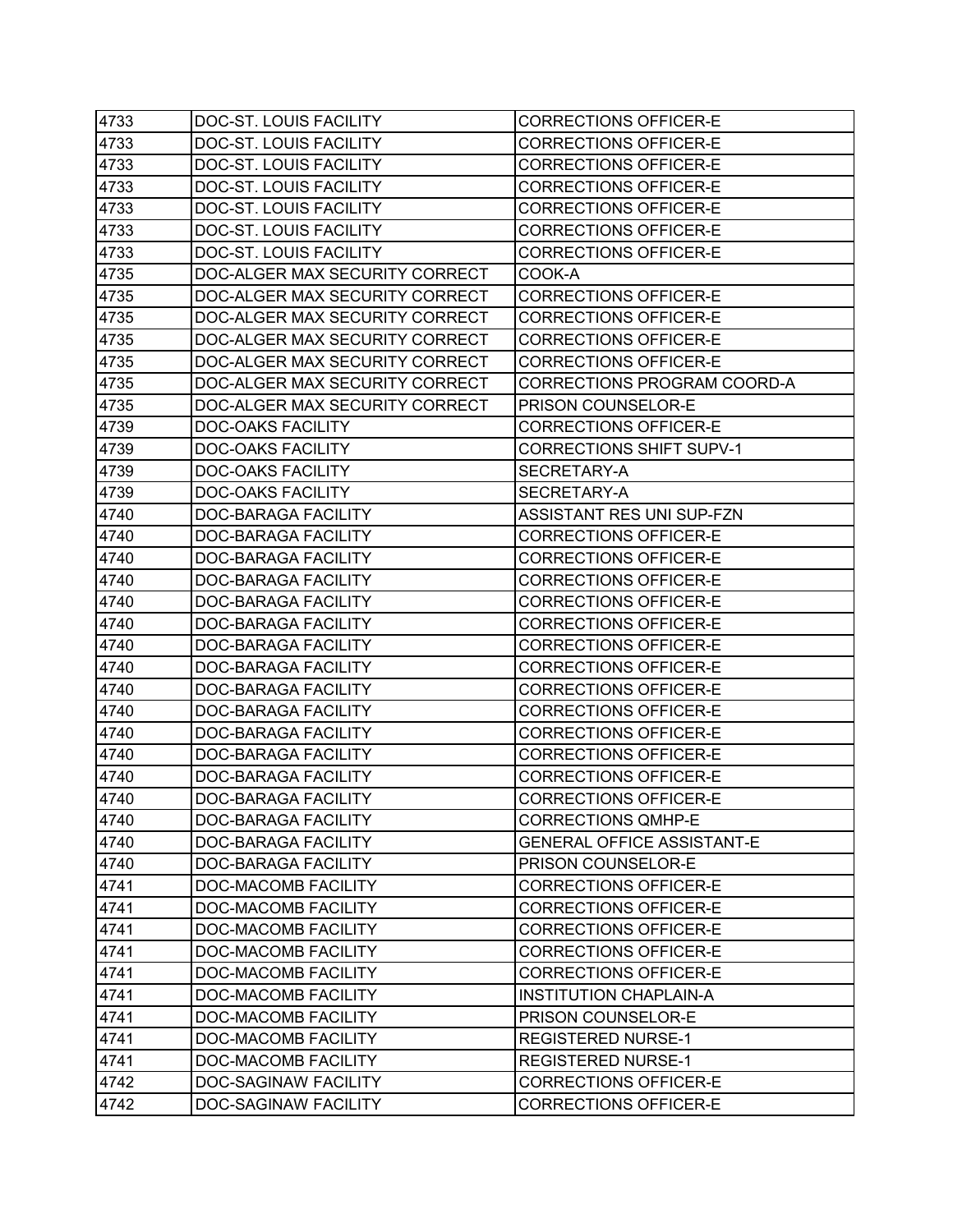| 4742 | <b>DOC-SAGINAW FACILITY</b>          | <b>CORRECTIONS OFFICER-E</b>    |
|------|--------------------------------------|---------------------------------|
| 4742 | DOC-SAGINAW FACILITY                 | <b>CORRECTIONS OFFICER-E</b>    |
| 4742 | DOC-SAGINAW FACILITY                 | <b>CORRECTIONS OFFICER-E</b>    |
| 4742 | DOC-SAGINAW FACILITY                 | <b>CORRECTIONS OFFICER-E</b>    |
| 4742 | DOC-SAGINAW FACILITY                 | PRISON COUNSELOR-E              |
| 4743 | DOC-NEWBERRY FACILITY                | <b>CORRECTIONS OFFICER-E</b>    |
| 4743 | DOC-NEWBERRY FACILITY                | <b>CORRECTIONS OFFICER-E</b>    |
| 4744 | DOC-CENTRAL MICHIGAN FACILITY        | <b>CORRECTIONS OFFICER-E</b>    |
| 4744 | DOC-CENTRAL MICHIGAN FACILITY        | <b>CORRECTIONS OFFICER-E</b>    |
| 4744 | DOC-CENTRAL MICHIGAN FACILITY        | <b>CORRECTIONS OFFICER-E</b>    |
| 4744 | DOC-CENTRAL MICHIGAN FACILITY        | CORRECTIONS OFFICER-E           |
| 4744 | DOC-CENTRAL MICHIGAN FACILITY        | CORRECTIONS RESIDENT REP        |
| 4744 | DOC-CENTRAL MICHIGAN FACILITY        | <b>CORRECTIONS SHIFT SUPV-1</b> |
| 4744 | DOC-CENTRAL MICHIGAN FACILITY        | FOOD SERVICES SUPERVISOR-1      |
| 4748 | DOC-BELLAMY CREEK FACILITY           | <b>CORRECTIONS OFFICER-E</b>    |
| 4748 | DOC-BELLAMY CREEK FACILITY           | <b>CORRECTIONS OFFICER-E</b>    |
| 4748 | DOC-BELLAMY CREEK FACILITY           | CORRECTIONS OFFICER-E           |
| 4748 | DOC-BELLAMY CREEK FACILITY           | <b>CORRECTIONS QMHP-E</b>       |
| 4748 | DOC-BELLAMY CREEK FACILITY           | <b>LIBRARY TECHNICIAN-A</b>     |
| 4748 | DOC-BELLAMY CREEK FACILITY           | <b>REGISTERED NURSE-1</b>       |
| 4749 | DOC-MAXEY CORRECTIONAL               | CORRECTIONS MEDICAL OFFICER-E   |
| 4749 | DOC-MAXEY CORRECTIONAL               | CORRECTIONS MEDICAL OFFICER-E   |
| 4749 | DOC-MAXEY CORRECTIONAL               | CORRECTIONS MEDICAL OFFICER-E   |
| 4749 | DOC-MAXEY CORRECTIONAL               | CORRECTIONS MEDICAL OFFICER-E   |
| 4749 | DOC-MAXEY CORRECTIONAL               | PRACTICAL NURSE LICENSED-E      |
| 4751 | DOC-PARNALL FACILITY                 | COOK-A                          |
| 4751 | DOC-PARNALL FACILITY                 | <b>CORRECTIONS OFFICER-E</b>    |
| 4751 | DOC-PARNALL FACILITY                 | <b>CORRECTIONS OFFICER-E</b>    |
| 4751 | DOC-PARNALL FACILITY                 | <b>CORRECTIONS OFFICER-E</b>    |
| 4751 | DOC-PARNALL FACILITY                 | <b>CORRECTIONS OFFICER-E</b>    |
| 4751 | <b>DOC-PARNALL FACILITY</b>          | <b>CORRECTIONS OFFICER-E</b>    |
| 4751 | DOC-PARNALL FACILITY                 | <b>CORRECTIONS SHIFT SUPV-1</b> |
| 4751 | DOC-PARNALL FACILITY                 | <b>CORRECTIONS SHIFT SUPV-1</b> |
| 4751 | DOC-PARNALL FACILITY                 | <b>MAINTENANCE MECHANIC-A</b>   |
| 4752 | DOC-COOPER STREET FACILITY           | <b>CORRECTIONS OFFICER-E</b>    |
| 4752 | DOC-COOPER STREET FACILITY           | <b>CORRECTIONS OFFICER-E</b>    |
| 4752 | DOC-COOPER STREET FACILITY           | <b>CORRECTIONS OFFICER-E</b>    |
| 4752 | DOC-COOPER STREET FACILITY           | <b>CORRECTIONS SHIFT SUPV-1</b> |
| 4754 | DETROIT DETENTION CENTER             | <b>CORRECTIONS OFFICER-E</b>    |
| 4754 | DETROIT DETENTION CENTER             | <b>CORRECTIONS OFFICER-E</b>    |
| 4754 | DETROIT DETENTION CENTER             | <b>CORRECTIONS OFFICER-E</b>    |
| 4754 | DETROIT DETENTION CENTER             | <b>CORRECTIONS OFFICER-E</b>    |
| 4761 | <b>DOC-FIELD OPERATIONS REGION I</b> | PAROLE PROBATION MANAGER-2      |
| 4761 | DOC-FIELD OPERATIONS REGION I        | PAROLE PROBATION MANAGER-2      |
| 4761 | DOC-FIELD OPERATIONS REGION I        | PAROLE PROBATION OFFICER-E      |
| 4761 | DOC-FIELD OPERATIONS REGION I        | PAROLE PROBATION OFFICER-E      |